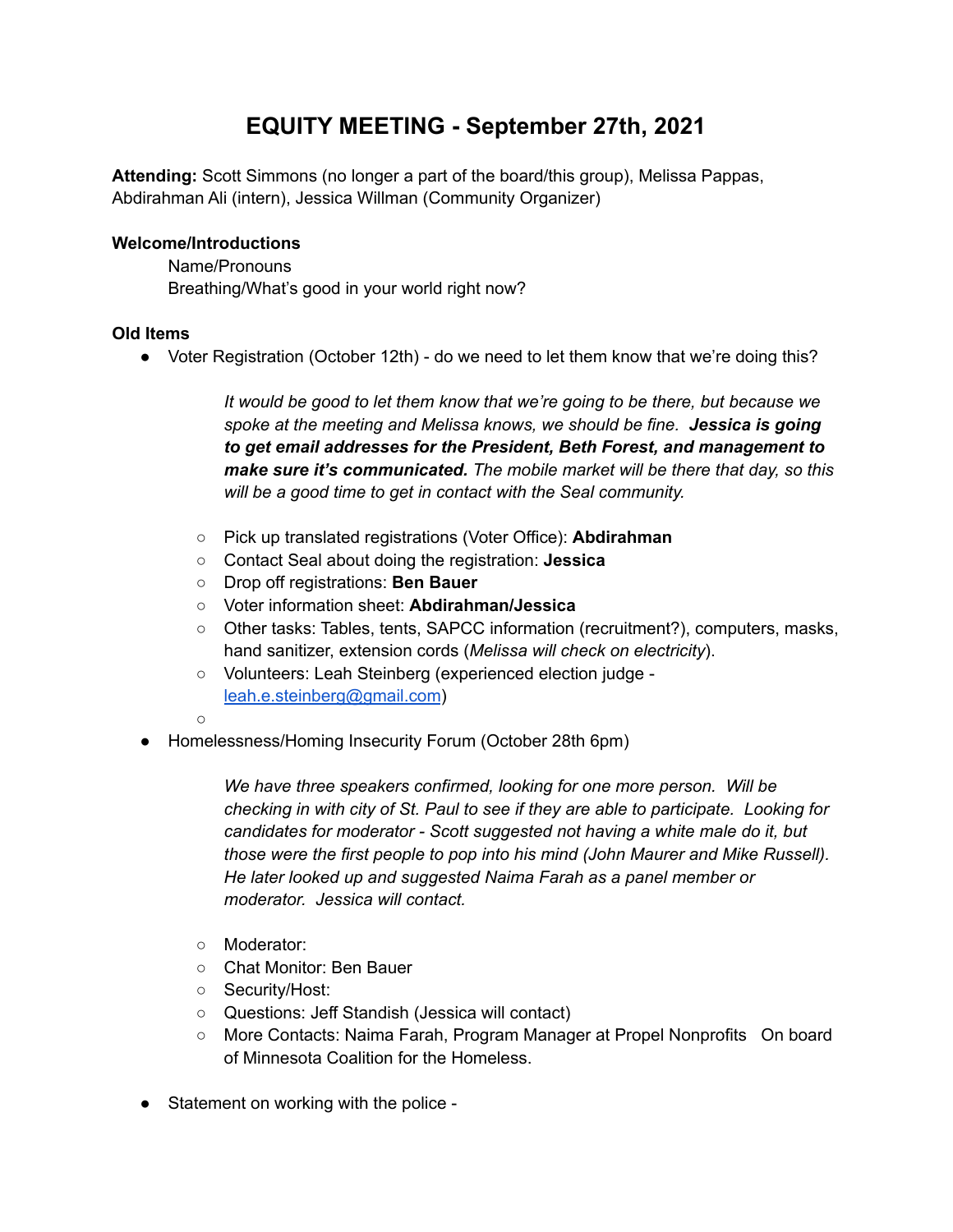*John was not at the meeting, so will report on it next time. Scott said that he thinks that initiating dialogue is the way to go on this issue. We tend to overcorrect, but to have a conversation, express needs for accountability, reform and effect change through communication. We need to find a common ground to have a civil discussion. Will make sure John can present next time.*

● Brightside Produce Distribution

*Jessica was in touch with Brightside. Wondering if she should meet with them or if they should be invited to a meeting. Scott said Jessica should meet with the time difference (they're in South Africa) and also to have a staff connection to Brightside. Jessica will meet with them and report back on how we can build that relationship.*

#### **New Items**

- Street Painting Event on Seal Street IF YOU CAN COME, YOU SHOULD. [Sign](https://docs.google.com/forms/d/10e1r2_6BUxb_1yKM6953uKihPnIwY_kuTnS7CE2r_Uo/edit?usp=sharing) up [here](https://docs.google.com/forms/d/10e1r2_6BUxb_1yKM6953uKihPnIwY_kuTnS7CE2r_Uo/edit?usp=sharing).
- November Community Meal (Melissa Williams unable to attend, but sent steps) this event is usually a Harvest Dinner/Party with the whole community invited to join. Due to Covid, we need to figure out what we're comfortable doing (some options below)

*Talked about how we need to follow the Public Housing Authority guidelines. Melissa said that there are no restrictions at this time, but that could change. She thought a boxed meal might be better, but we could consider a regular event.*

*Scott was concerned about Covid especially going into winter months. Gave a bit of a background and how this has been a growing event. Thinks that boxed meals are better.*

*Jessica said we could check in with the Co-op about boxed meals and if Covid does get better before then, we could add in activities for community members and make it more of an event as it gets closer. Right now it seems like boxed meals are the way to go.*

*Jessica was worried about volunteers. Looks like we delivered 30-35 boxes last time and it was mostly Melissa and one other person delivering it. Would like to have 5-6 volunteers if we're delivering them to the apartments. Wondering about making it available to Union Flats. It's much bigger and Melissa didn't know how that might work cost and volunteers wise.*

*Other suggestions for the event are to make the sign up sheets available earlier (mid-October for a November event - advertise at Halloween Party?) Make it available in several languages. Said that the community meal folder has old flyers for reference.*